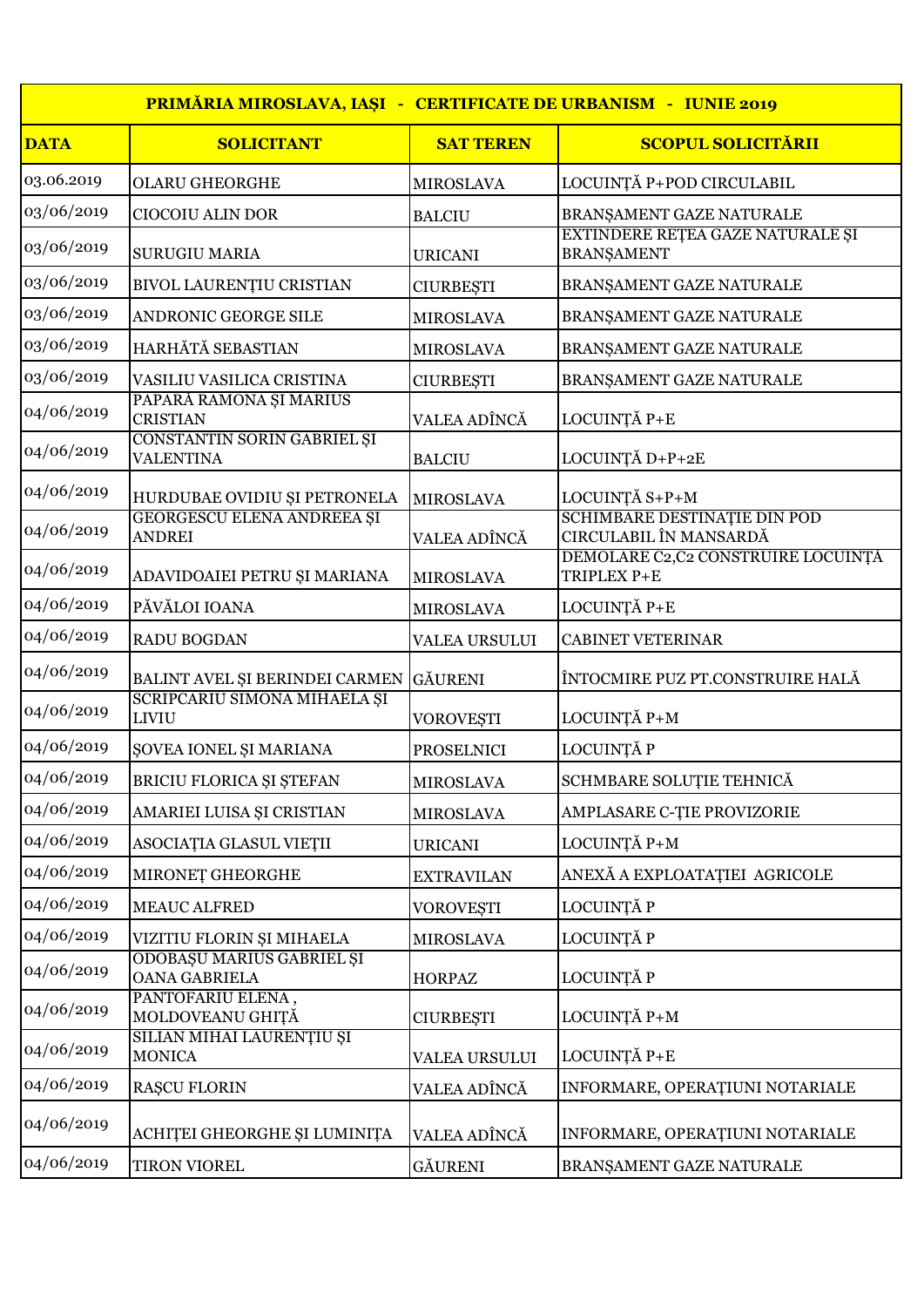| 05/06/2019 | IRIMIA AUREL COSTEL ȘI LILIANA                | <b>VALEA URSULUI</b> | LOCUINȚĂ P                                            |
|------------|-----------------------------------------------|----------------------|-------------------------------------------------------|
| 05/06/2019 | IRIMIA AUREL COSTEL ȘI LILIANA                | <b>VALEA URSULUI</b> | LOCUINȚĂ P                                            |
| 05/06/2019 | ROTARU MIHAI ȘI ELENA                         | VALEA ADÎNCĂ         | LOCUINȚĂ P                                            |
| 05/06/2019 | ROTARU MIHAI ȘI ELENA                         | VALEA ADÎNCĂ         | LOCUINȚĂ P                                            |
| 05/06/2019 | ROTARU MIHAI ȘI ELENA                         | VALEA ADÎNCĂ         | LOCUINȚĂ P                                            |
| 05/06/2019 | ROTARU MIHAI ȘI ELENA                         | VALEA ADÎNCĂ         | LOCUINȚĂ P                                            |
| 05/06/2019 | MUNTENESCU FLORIN EDUARD ȘI<br><b>MARIANA</b> | PROSELNICI           | LOCUINȚĂ P                                            |
| 05/06/2019 | MUNTENESCU FLORIN EDUARD ȘI<br><b>MARIANA</b> | <b>PROSELNICI</b>    | LOCUINȚĂ P                                            |
| 05/06/2019 | <b>TODI MARIAN</b>                            | <b>VALEA URSULUI</b> | LOCUINȚĂ P                                            |
| 05/06/2019 | <b>TODI MARIAN</b>                            | <b>VALEA URSULUI</b> | LOCUINȚĂ P+E                                          |
| 05/06/2019 | GURZUN NICU ȘI VALENTINA                      | <b>VOROVEȘTI</b>     | DOUĂ ANEXE GOSPODĂREȘTI                               |
| 05/06/2019 | MACARIE MIRCEA IRINEL ȘI<br><b>CĂTĂLINA</b>   | <b>MIROSLAVA</b>     | LOCUINȚĂ P                                            |
| 05/06/2019 | POTLOG CRISTIAN ALEXANDRU                     | <b>MIROSLAVA</b>     | LOCUINȚĂ P+M                                          |
| 05/06/2019 | SC EDIL SIM PROJECT SRL                       | <b>HORPAZ</b>        | CENTRU DE AGREMENT                                    |
| 05/06/2019 | SC GEOLOR STONE SRL                           | <b>HORPAZ</b>        | LOCUINȚĂ S+P+E                                        |
| 05/06/2019 | SC GEOLOR STONE SRL                           | <b>HORPAZ</b>        | LOCUINȚĂ S+P+E                                        |
| 05/06/2019 | <b>SC GEOLOR STONE SRL</b>                    | <b>HORPAZ</b>        | LOCUINȚĂ S+P+E                                        |
| 05/06/2019 | SADAGURSCHI OANA ȘI FLORIN                    | VALEA ADÎNCĂ         | LOCUINȚĂ P+E                                          |
| 05/06/2019 | ICHIM CLARA ȘI NECULAI                        | VALEA ADÎNCĂ         | LOCUINȚĂ P+E                                          |
| 05/06/2019 | SC RADADAV CONSTRUCT SRL                      | VALEA ADÎNCĂ         | LOCUINȚĂ DUPLEX P+E                                   |
| 05/06/2019 | POPESCU ANDREI TUDOR                          | VALEA ADÎNCĂ         | MONTARE PANOURI FOTOVOLTAICE                          |
| 05/06/2019 | POPESCU ANDREI TUDOR                          | VALEA ADÎNCĂ         | <b>FOISOR</b>                                         |
| 05/06/2019 | SC SERMOB DESIGN SRL                          | <b>BRÄTULENI</b>     | HALĂ DEPOZITARE                                       |
| 05/06/2019 | ANDRIESEI ANDREI ALEXANDRU                    | <b>HORPAZ</b>        | INFORMARE, OPERAȚIUNI NOTARIALE                       |
| 05/06/2019 | SC BEN RESIDENS SRL                           | <b>HORPAZ</b>        | LOCUINȚĂ P                                            |
| 05/06/2019 | SC BEN RESIDENS SRL                           | <b>HORPAZ</b>        | LOCUINȚĂ P                                            |
| 05/06/2019 | SC BEN RESIDENS SRL                           | <b>HORPAZ</b>        | LOCUINȚĂ P                                            |
| 05/06/2019 | SC BEN RESIDENS SRL                           | <b>HORPAZ</b>        | LOCUINȚĂ P                                            |
| 05/06/2019 | TĂCUȚANU NICUȘOR ȘI ERNA                      | <b>HORPAZ</b>        | LOCUINȚĂ P                                            |
| 05/06/2019 | ATODIRESEI MARIA ȘI MARIAN<br><b>SORIN</b>    | <b>HORPAZ</b>        | COMPARTIMENTARE POD                                   |
| 05/06/2019 | SC VETRO SOLUTION SRL                         | <b>BRÄTULENI</b>     | HALĂ DEPOZITARE                                       |
| 05/06/2019 | <b>SC GENERAL TEH</b>                         | <b>CIURBEȘTI</b>     | ALIMENTARE CU ENERGIE ELECTRICĂ 12<br><b>LOCUINȚE</b> |
| 31/05/2019 | ODOBAȘU MARIEA                                | <b>MIROSLAVA</b>     | DEZMEMBRARE 3 LOTURI                                  |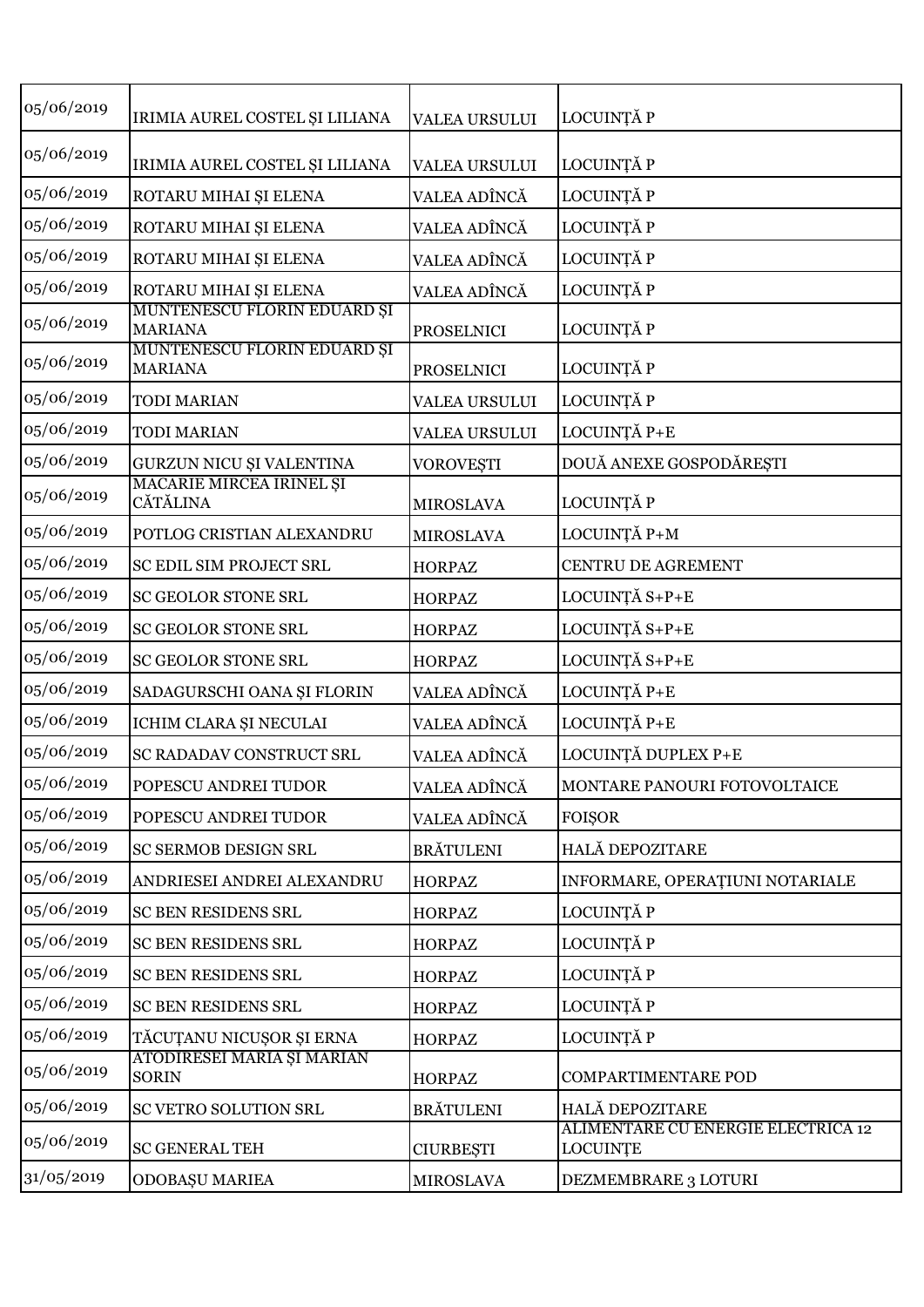| 31/05/2019 | SC TECH CONFORT SRL                          | <b>BALCIU</b>        | LOCUINȚĂ P+1E                                                   |
|------------|----------------------------------------------|----------------------|-----------------------------------------------------------------|
| 31/05/2019 | SC TECH CONFORT SRL                          | <b>BALCIU</b>        | LOCUINȚĂ D+P+1E                                                 |
| 31/05/2019 | NIȚĂ I.M.CĂTĂLIN                             | <b>VALEA URSULUI</b> | LOCUINȚĂ P                                                      |
| 06/06/2019 | <b>SC ALGINA ELECTRIC</b>                    | VALEA ADÎNCĂ         | LOCUINȚĂ P                                                      |
| 06/06/2019 | RUSU IOAN SEBASTIAN                          | <b>BALCIU</b>        | DEZMEMBRARE 5 LOTURI                                            |
| 06/06/2019 | <b>NECULAI NARCIS BOGDAN +3</b>              | <b>VALEA URSULUI</b> | <b>ALIPIRE 2 LOTURI</b>                                         |
| 11/06/2019 | <b>LUCA VASILE</b>                           | <b>MIROSLAVA</b>     | EXTINDERE CONSTRUCȚIE EXISTENTĂ ȘI<br><b>CONSTRUIRE MAGAZIE</b> |
| 11/06/2019 | SC NEC TRANSPORT LOGISTIC SRL                | <b>BRÄTULENI</b>     | DOUĂ HALE DEPOZITARE                                            |
| 11/06/2019 | GOGU ELENA ȘI VALENTIN                       | VALEA ADÎNCĂ         | INFORMARE, OPERAȚIUNI NOTARIALE                                 |
| 11/06/2019 | <b>GHITUN MARIN ȘI ELENA</b>                 | <b>URICANI</b>       | LOCUINȚĂ S+P                                                    |
| 11/06/2019 | STANCU GABRIEL CĂTĂLIN ȘI<br><b>ELENA</b>    | VALEA ADÎNCĂ         | LOCUINȚĂ P+E                                                    |
| 11/06/2019 | STANCU GABRIEL CĂTĂLIN ȘI<br><b>ELENA</b>    | VALEA ADÎNCĂ         | LOCUINȚĂ P+E                                                    |
| 12/06/2019 | <b>SC SUN STYLE SRL</b>                      | <b>URICANI</b>       | INFORMARE, OPERAȚIUNI NOTARIALE                                 |
| 12/06/2019 | BRENDZAN ELENA ȘI CONSTANTIN                 | MIROSLAVA            | LOCUINȚĂ P+E                                                    |
| 12/06/2019 | TALPĂU DRAGOȘ                                | <b>VOROVEȘTI</b>     | INFORMARE, OPERAȚIUNI NOTARIALE                                 |
| 12/06/2019 | <b>ILAȘ IULIANA</b>                          | <b>MIROSLAVA</b>     | INFORMARE, OPERAȚIUNI NOTARIALE                                 |
| 12/06/2019 | NICUȚĂ GHEORGHE ȘI ELENA                     | VALEA ADÎNCĂ         | LOCUINȚĂ D+P+M                                                  |
| 12/06/2019 | LUCIU OVIDIU CONSTANTIN ȘI<br><b>MIHAELA</b> | VALEA ADÎNCĂ         | LOCUINȚĂ D+P                                                    |
| 12/06/2019 | VRÁȘNEAG SORIN VASILE ȘI<br><b>PATRICIA</b>  | <b>MIROSLAVA</b>     | LOCUINȚĂ P+E                                                    |
| 12/06/2019 | CHIBICI DANIEL DUMITRU ȘI<br><b>MARTA</b>    | VALEA ADÎNCĂ         | LOCUINȚĂ P                                                      |
| 12/06/2019 | <b>RUS IOAN</b>                              | VALEA ADÎNCĂ         | LOCUINȚĂ D+P+E                                                  |
| 12/06/2019 | CUFNER NICOLAE ȘI ELENA                      | <b>HORPAZ</b>        | LOCUINȚĂ P+E                                                    |
| 12/06/2019 | URSU MARIANO ROBERTINO ȘI<br><b>ELENA</b>    | <b>URICANI</b>       | INFORMARE, OPERAȚIUNI NOTARIALE                                 |
| 12/06/2019 | DANCĂ LUCIA ȘI MIHAI                         | VALEA ADÎNCĂ         | INFORMARE, OPERAȚIUNI NOTARIALE                                 |
| 12/06/2019 | SC EXPERT IMOBILIARE SRL                     | VALEA URSULUI        | INFORMARE, OPERAȚIUNI NOTARIALE                                 |
| 12/06/2019 | CIUBOTARIU IONUȚ                             | <b>HORPAZ</b>        | AMENAJARE SUPERMARCHET                                          |
| 12/06/2019 | ZLEI BOGDAN                                  | <b>VOROVEȘTI</b>     | EXTINDERE REȚEA GAZE NATURALE ȘI<br><b>BRANŞAMENT</b>           |
| 12/06/2019 | MURARIU FLORIN                               | <b>CORNEŞTI</b>      | LOCUIȚĂ P+M                                                     |
| 12/06/2019 | SC MGM MIHALY CONSTRUCȚII SRL                | <b>VALEA URSULUI</b> | LOCUINȚĂ P+M                                                    |
| 12/06/2019 | SC MGM MIHALY CONSTRUCȚII SRL                | <b>VALEA URSULUI</b> | LOCUINȚĂ P+M                                                    |
| 12/06/2019 | CAPRĂ VIOREL CONSTANTIN                      | <b>HORPAZ</b>        | EXTINDERE REȚEA GAZE NATURALE ȘI<br><b>BRANŞAMENT</b>           |
| 12/06/2019 | PÎRȚAC EUSEBIU                               | <b>MIROSLAVA</b>     | EXTINDERE REEȚA GAZE NATURALE ȘI<br><b>BRANŞAMENT</b>           |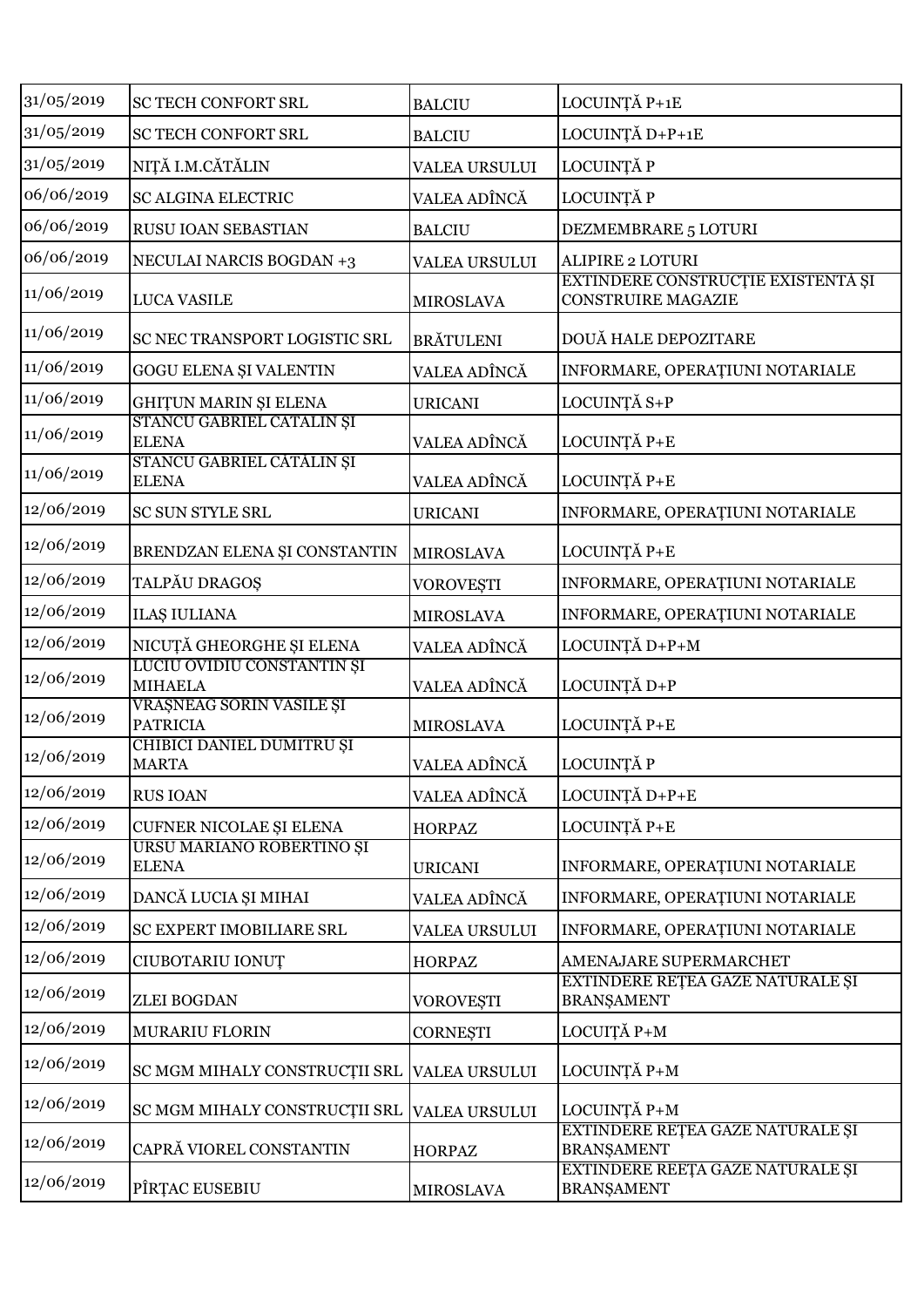| 12/06/2019 | <b>IUŞCA IONUȚ</b>                           | <b>HORPAZ</b>        | EXTINDERE REȚEA GAZE NATURALE ȘI<br><b>BRANŞAMENT</b> |
|------------|----------------------------------------------|----------------------|-------------------------------------------------------|
| 12/06/2019 | VITOREANU IONEL                              | VALEA ADÎNCĂ         | EXTINDERE REȚEA GAZE NATURALE ȘI<br><b>BRANŞAMENT</b> |
| 12/06/2019 | <b>ONIŞORU MUGUREL</b>                       | VALEA ADÎNCĂ         | ALIMENTARE CU ENERGIE ELECTRICĂ 6<br><b>LOCUINTE</b>  |
| 12/06/2019 | SC SMART QUALITY RESIDENCE SRL GĂURENI       |                      | ALIPIRE 4 LOTURI                                      |
| 15/04/2019 | <b>SC PETRO GRUP SRL</b>                     | VALEA ADÎNCĂ         | DEZMEMBRARE TEREN 3 LOTURI                            |
| 13/06/2019 | DULCIANU DIMITRIE ȘI DOINA                   | <b>CIURBEȘTI</b>     | LOCUINȚĂ P                                            |
| 13/06/2019 | CAZACU LENUȚA                                | VALEA ADÎNCĂ         | DEZMEMBRARE TEREN 3 LOTURI                            |
| 13/06/2019 | MUNTEANU VIORICA ȘI PAVEL                    | VALEA ADÎNCĂ         | DEZMEMBRARE TEREN 2 LOTURI                            |
| 13/06/2019 | CIOBANU ION, SALCA MARIAN                    | <b>HORPAZ</b>        | DEZMEMBRARE TEREN 6 LOTURI                            |
| 13/06/2019 | <b>SC SUN RESIDENCE SRL</b>                  | VALEA ADÎNCĂ         | <b>ALIPIRE TEREN</b>                                  |
| 12/06/2019 | SC MGM MIHALY CONSTRUCTII SRL                | <b>VALEA URSULUI</b> | LOCUINȚĂ P+M                                          |
| 13/06/2019 | <b>CRETU DANIEL</b>                          | <b>MIROSLAVA</b>     | BRANŞAMENT GAZE NATURALE                              |
| 13/06/2019 | POSPAI NICU                                  | <b>MIROSLAVA</b>     | BRANŞAMENT GAZE NATURALE                              |
| 13/06/2019 | <b>ANDRONIC TRAIAN</b>                       | <b>MIROSLAVA</b>     | BRANŞAMENT GAZE NATURALE                              |
| 13/06/2019 | CHIRUȚĂ CĂTĂLIN                              | <b>BALCIU</b>        | BRANŞAMENT GAZE NATURALE                              |
| 13/06/2019 | <b>IONESCU ANDREI</b>                        | <b>BALCIU</b>        | BRANŞAMENT GAZE NATURALE                              |
| 14/06/2019 | MITAN ALEXANDRU ȘI ELENA                     | VALEA ADÎNCĂ         | INFORMARE, OPERAȚIUNI NOTARIALE                       |
| 13/06/2019 | MARIAN CORNEL                                | <b>VALEA URSULUI</b> | BRANŞAMENT GAZE NATURALE                              |
|            |                                              |                      |                                                       |
| 13/06/2019 | <b>COSTIN MARINELA</b>                       | <b>VALEA URSULUI</b> | BRANŞAMENT GAZE NATURALE                              |
| 13/06/2019 | ROTARU EUGEN                                 | <b>VOROVEȘTI</b>     | BRANŞAMENT GAZE NATURALE                              |
| 13/06/2019 | TOMA MARIANA, TOMA<br>CARMEN, TOMA CĂTĂLIN   | VALEA ADÎNCĂ         | <b>ALIPIRE TEREN</b>                                  |
| 13/06/2019 | GIMIGA GELU ȘI LUMINIȚA                      | <b>VALEA URSULUI</b> | <b>ALIPIRE TEREN</b>                                  |
| 13/06/2019 | DUDĂU VLĂDUȚ ALIN                            | <b>VOROVESTI</b>     | <b>ALIPIRE TEREN</b>                                  |
| 13/06/2019 | AMBROZIE ROXANA ȘI BALAUR<br><b>SERGIU</b>   | <b>PROSELNICI</b>    | <b>ALIPIRE TEREN</b>                                  |
| 13/06/2019 | SC RADADAV CONSTRUCT SRL                     | <b>MIROSLAVA</b>     | DEZMEMBRARE TEREN                                     |
| 13/06/2019 | SC GEORMEDI CONSTRUCȚII SRL                  | <b>MIROSLAVA</b>     | DEZMEMBRARE TEREN                                     |
| 31/05/2019 | BOSTAN DUMITRU ȘI FLORENTINA                 | <b>MIROSLAVA</b>     | DEZMEMBRARE TEREN                                     |
| 31/05/2019 | BANAR CORINA , DUMITRAȘCU<br><b>NICOLETA</b> | <b>HORPAZ</b>        | <b>ALIPIRE TEREN</b>                                  |
| 13/06/2019 | PRISECARU IOAN ȘI TEREZA                     | <b>MIROSLAVA</b>     | ÎMPREJMUIRE TEREN                                     |
| 12/06/2019 | SC MGM MIHALY CONSTRUCTII SRL                | <b>VALEA URSULUI</b> | LOCUINȚĂ P+M                                          |
| 12/06/2019 | MIHAI GHEORGHE ȘI LENUȚA                     | VALEA URSULUI        | LOCUINȚĂ P+M                                          |
| 18/06/2019 | ATODIRESEI MARIA ȘI MARIAN<br><b>SORIN</b>   | <b>HORPAZ</b>        | DEZMEMBRARE TEREN                                     |
| 18/06/2019 | VATRĂ MARICEL ȘI DANIELA                     | <b>VALEA URSULUI</b> | LOCUINȚĂ P+E                                          |
| 18/06/2019 | SC SWEET BLANCA SRL                          | VALEA ADÎNCĂ         | LOCUINȚĂ P+M                                          |
| 18/06/2019 | MUNTEANU LUMINIȚA ȘI SBĂNGU<br><b>STEFAN</b> | <b>VOROVEȘTI</b>     | LOCUINȚĂ P                                            |
| 18/06/2019 | GEAMĂN ANDREEA GEORGIANA                     | <b>CIURBEȘTI</b>     | LOCUINȚĂ P+E                                          |
| 18/06/2019 | ANTONICĂ BERNARD ȘI STOLERU<br>ELENA CLAUDIA | <b>HORPAZ</b>        | LOCUINȚĂ P                                            |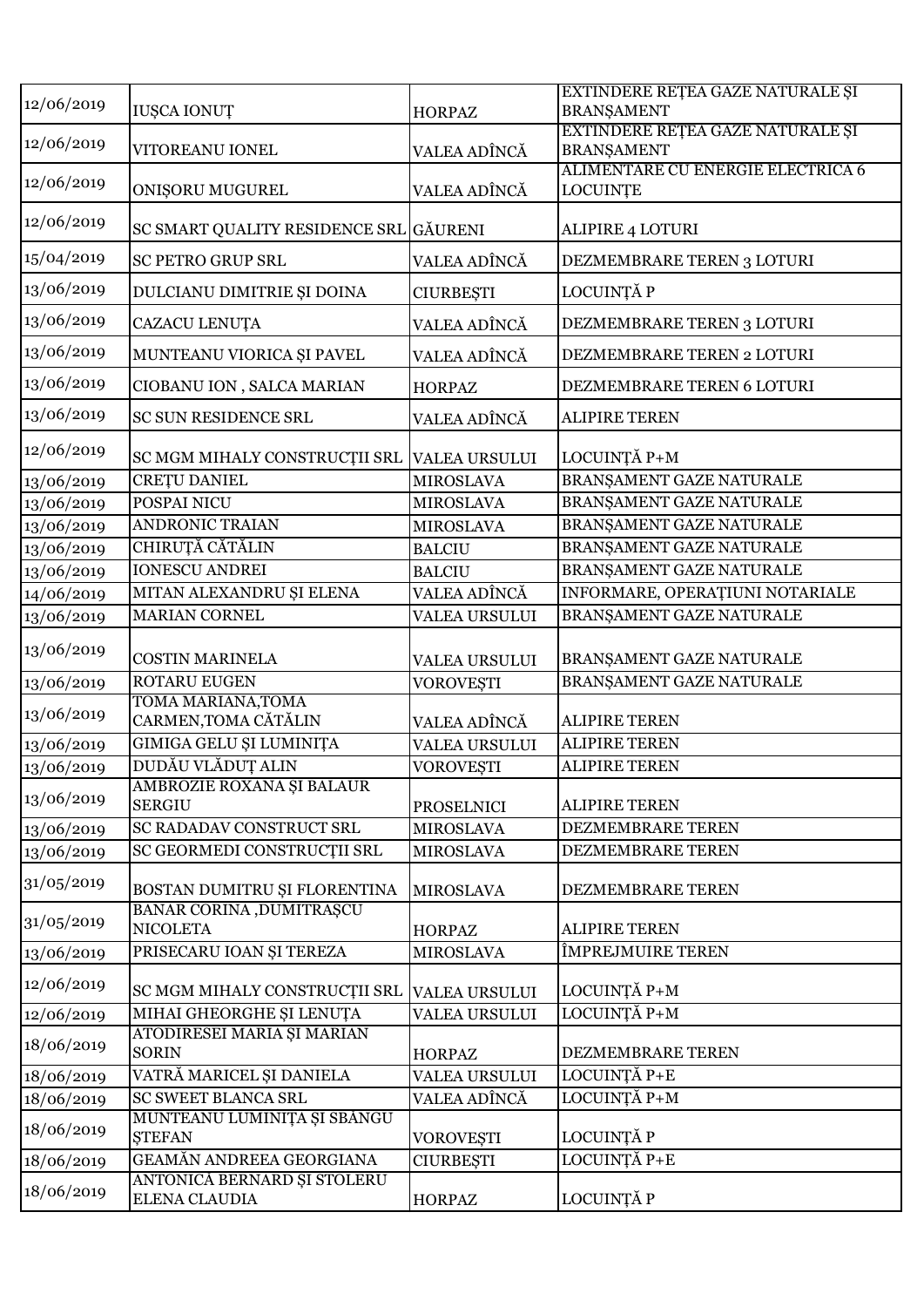|            |                                                   |                      | SCHIMBARE DE DESTINAȚIE DIN ATELIER                   |
|------------|---------------------------------------------------|----------------------|-------------------------------------------------------|
| 18/06/2019 | GRIGOROVICI ELENA ȘI ADRIAN                       | VALEA ADÎNCĂ         | ÎN LOCUINȚĂ                                           |
| 19/06/2019 | SC MIROSLAVA INDUSTRIAL PARC                      |                      | ALIMENTARE ENERGIE ELECTRICĂ                          |
|            | <b>SRL</b><br>SC MIROSLAVA INDUSTRIAL PARC        | <b>BRÄTULENI</b>     | POSTURI TRANSFORMARE<br>ALIMENTARE ENERGIE ELECTRICĂ  |
| 19/06/2019 | <b>SRL</b>                                        | <b>BRÄTULENI</b>     | POSTURI TRANSFORMARE                                  |
|            |                                                   |                      | INTRARE IN LEGALITATE LOCUINȚĂ                        |
| 19/06/2019 | TURCU MELISA ELENA                                | <b>VOROVEȘTI</b>     | <b>DUPLEXP</b>                                        |
| 19/06/2019 | <b>IURIA ELENA ROXANA</b>                         | <b>HORPAZ</b>        | BRANȘAMENT ELECTRIC                                   |
| 19/06/2019 | GHEORGHICĂ MARIUS ȘI ALINA                        | <b>VALEA URSULUI</b> | LOCUINȚĂ P+M                                          |
| 19/06/2019 | CIOBANU CĂTĂLIN FLORIN ȘI<br><b>CĂTĂLINA</b>      | VALEA ADÎNCĂ         | LOCUINȚĂ P+E                                          |
| 19/06/2019 | ZAHARIA MIHAI ȘI MIHAELA                          | <b>EXTRAVILAN</b>    | ANEXĂ A EXPLOATAȚIEI AGRICOLE                         |
| 19/06/2019 | BOLOCAN IOAN ȘI FLORENTINA                        | <b>PROSELNICI</b>    | LOCUINȚĂ P+M                                          |
| 19/06/2019 | BT BUILDING SRL                                   | <b>MIROSLAVA</b>     | INFORMARE, OPERAȚIUNI NOTARIALE                       |
| 19/06/2019 | ARVINTE ALEXANDRU CIPRIAN                         | <b>HORPAZ</b>        | LOCUINȚĂ P                                            |
| 19/06/2019 | SC CASA CU PIETRE SRL                             | <b>URICANI</b>       | HALĂ P+E                                              |
| 19/06/2019 | <b>TUTU PETRONELA ȘI IULIAN</b>                   | <b>BALCIU</b>        | LOCUINȚĂ P                                            |
| 19/06/2019 | BABA CIPRIAN ȘI ANA MARIA                         | VALEA ADÎNCĂ         | LOCUINȚĂ DUPLEX P                                     |
| 20/06/2019 | SC GABMIN INVEST SRL                              | VALEA ADÎNCĂ         | LOCUINȚĂ P                                            |
| 20/06/2019 | PETRIŞOR VASILICĂ ȘI MARIANA                      | VALEA ADÎNCĂ         | LOCUINȚĂ DUPLEX P+E                                   |
| 20/06/2019 | PETRIŞOR VASILICĂ ȘI MARIANA                      | VALEA ADÎNCĂ         | LOCUINȚĂ DUPLEX P+E                                   |
| 20/06/2019 | PETRIŞOR VASILICĂ ȘI MARIANA                      | VALEA ADÎNCĂ         | LOCUINȚĂ DUPLEX P+E                                   |
| 20/06/2019 | <b>GRIGORE CIPRIAN GIGEL</b>                      | VALEA ADÎNCĂ         | LOCUINȚĂ P                                            |
| 20/06/2019 | <b>GRIGORE CIPRIAN GIGEL</b>                      | VALEA ADÎNCĂ         | LOCUINȚĂ P                                            |
| 20/06/2019 | ANGHELUȚĂ GETA                                    | <b>URICANI</b>       | <b>ALIPIRE TEREN</b>                                  |
| 20/06/2019 | ROMAN ELENA                                       | <b>VOROVEȘTI</b>     | BRANŞAMENT GAZE NATURALE                              |
| 20/06/2019 | <b>SC ALLIANCE DEVELOPMENT GRUP</b><br><b>SRL</b> | <b>MIROSLAVA</b>     | DEZMEMBRARE TEREN                                     |
| 20/06/2019 | COLAC MARIANA ȘI IONEL                            | VALEA ADÎNCĂ         | LOCUINȚĂ P+E                                          |
| 20/06/2019 | <b>CANDALEA FLORIN</b>                            | <b>CIURBEȘTI</b>     | BRANŞAMENT GAZE NATURALE                              |
| 20/06/2019 | <b>ANAF</b>                                       | <b>EXTRAVILAN</b>    | INFORMARE, OPERAȚIUNI NOTARIALE                       |
| 20/06/2019 | <b>ANAF</b>                                       | <b>EXTRAVILAN</b>    | INFORMARE, OPERAȚIUNI NOTARIALE                       |
| 20/06/2019 | <b>ANAF</b>                                       | <b>EXTRAVILAN</b>    | INFORMARE, OPERAȚIUNI NOTARIALE                       |
| 20/06/2019 | SC MGM MIHALY CONSTRUCȚII SRL                     | <b>VALEA URSULUI</b> | LOCUINȚĂ P+M                                          |
| 20/06/2019 | SC CAT CONSTRUCT GRUP SRL                         | <b>HORPAZ</b>        | INFORMARE, OPERAȚIUNI NOTARIALE                       |
| 20/06/2019 | SC GABMIN INVEST SRL                              | VALEA ADÎNCĂ         | LOCUINȚĂ P                                            |
| 20/06/2019 | ACHITEI GHEORGHE ȘI LUMINIȚA                      | VALEA ADÎNCĂ         | GRĂDINIȚĂ, ȘCOALĂ PRIMARĂ                             |
| 24/06/2019 | SC OK CONSTRUCT SRL                               | VALEA ADÎNCĂ         | EXTINDERE REȚEA GAZE NATURALE ȘI<br><b>BRANŞAMENT</b> |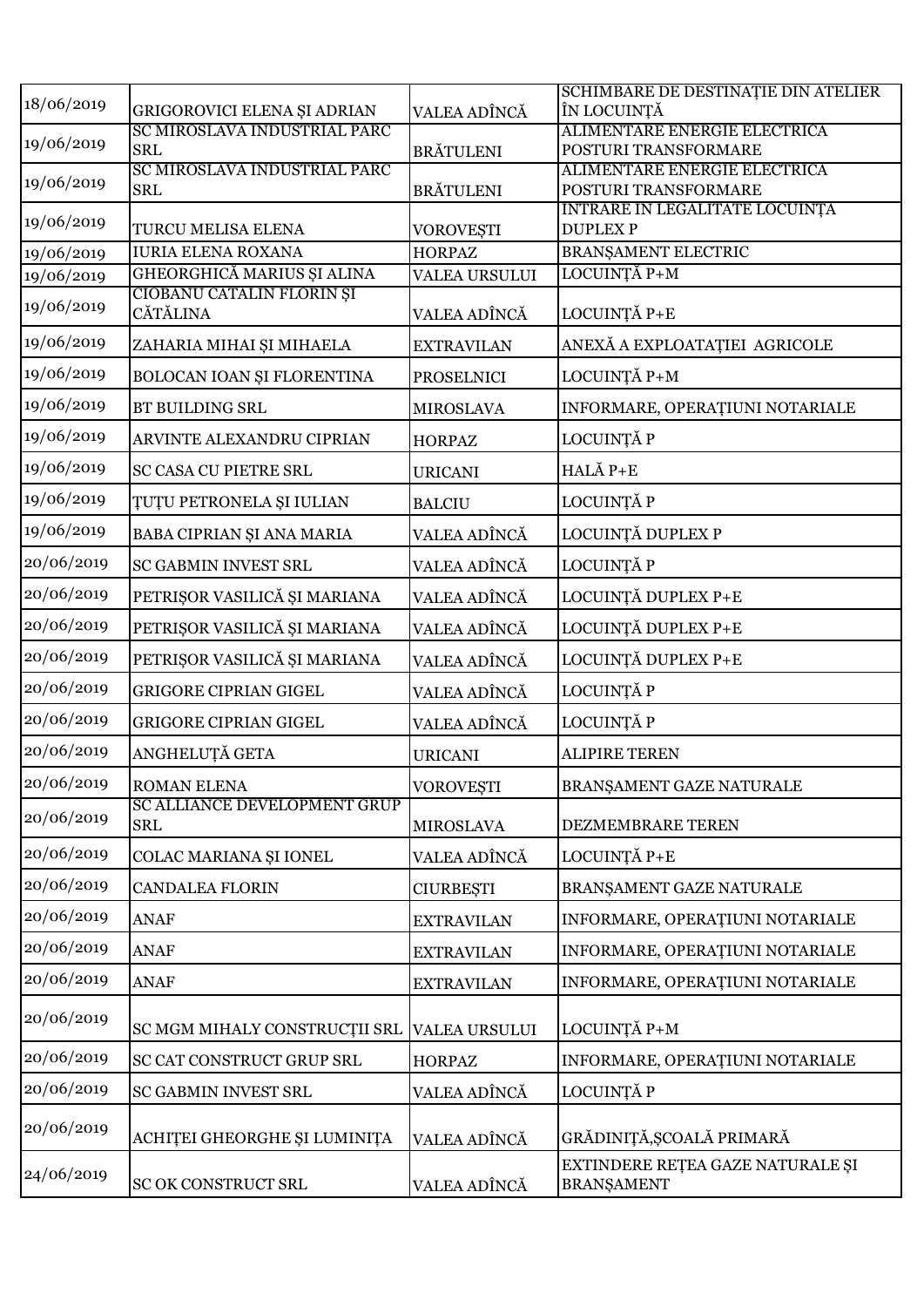| 24/06/2019 | CĂLUȚU ZAMFIRA ȘI MARICEL                           | <b>HORPAZ</b>        | LOCUINȚĂ P                         |
|------------|-----------------------------------------------------|----------------------|------------------------------------|
| 24/06/2019 | CĂLUȚU ZAMFIRA ȘI MARICEL                           | <b>HORPAZ</b>        | LOCUINȚĂ P                         |
| 24/06/2019 | CĂLUȚU ZAMFIRA ȘI MARICEL                           | <b>HORPAZ</b>        | LOCUINȚĂ DUPLEX P+E                |
| 25/06/2019 | <b>SC TELEKOM MOBILE</b><br><b>COMMUNICATION SA</b> | <b>MIROSLAVA</b>     | BRANŞAMENT ELECTRIC STAȚIE FIXĂ    |
| 25/06/2019 | CIUBOTARU LAURA ELENA                               | <b>CORNESTI</b>      | BRANŞAMENT GAZE NATURALE           |
| 25/06/2019 | <b>SC ELECTRA SRL</b>                               | <b>BRĂTULENI</b>     | BRANŞAMENT GAZE NATURALE           |
| 25/06/2019 | <b>APETROAEI ADRIAN</b>                             | <b>VALEA URSULUI</b> | BRANŞAMENT GAZE NATURALE           |
| 25/06/2019 | <b>BALINT ADRIAN</b>                                | <b>VALEA URSULUI</b> | BRANŞAMENT GAZE NATURALE           |
| 25/06/2019 | HANGANU IOAN                                        | <b>MIROSLAVA</b>     | BRANŞAMENT GAZE NATURALE           |
| 25/06/2019 | ANDRIESEI ALEXANDRU FLORIN                          | <b>MIROSLAVA</b>     | BRANŞAMENT GAZE NATURALE           |
| 25/06/2019 | <b>MATEI ELENA</b>                                  | <b>BALCIU</b>        | BRANŞAMENT GAZE NATURALE           |
| 25/06/2019 | PETRILĂ PETRU ȘI RUXANDA                            | VALEA ADÎNCĂ         | DEZMEMBRARE TEREN                  |
| 25/06/2019 | DARABANĂ AUREL ȘI VALERIA                           | <b>HORPAZ</b>        | EXTINDERE LOCUINȚĂ                 |
| 26/06/2019 | SC MIROSLAVA INDUSTRIAL PARC<br><b>SRL</b>          | <b>BRÄTULENI</b>     | ÎMPREJMUIRE TEREN                  |
| 26/06/2019 | SC DIANA CORPORATE SRL                              | VALEA ADÎNCĂ         | INFORMARE, OPERAȚIUNI NOTARIALE    |
| 26/06/2019 | ADONICIOAE LĂCRĂMIOARA                              | <b>MIROSLAVA</b>     | ÎMPREJMUIRE TEREN                  |
| 26/06/2019 | MIHAI GHEORGHE ȘI LENUȚA                            | <b>VALEA URSULUI</b> | LOCUINȚĂ P+M                       |
| 26/06/2019 | SC MGM MIHALY CONSTRUCTII SRL                       | <b>VALEA URSULUI</b> | LOCUINȚĂ P+M                       |
| 26/06/2019 | SC MGM MIHALY CONSTRUCȚII SRL VALEA URSULUI         |                      | LOCUINȚĂ P+M                       |
| 26/06/2019 | SC MGM MIHALY CONSTRUCȚII SRL VALEA URSULUI         |                      | LOCUINȚĂ P+M                       |
| 26/06/2019 | SC MGM MIHALY CONSTRUCTII SRL VALEA URSULUI         |                      | LOCUINȚĂ P+M                       |
| 26/06/2019 | SC MGM MIHALY CONSTRUCȚII SRL                       | <b>VALEA URSULUI</b> | LOCUINȚĂ P+M                       |
| 26/06/2019 | <b>STANACHE MARIA</b>                               | VALEA ADÎNCĂ         | INTRARE ÎN LEGALITATE LOCUINȚĂ P+M |
| 27/06/2019 | ZOTA DRAGOȘ VICTOR ȘI<br>MĂRIOARA                   | <b>CIURBEȘTI</b>     | LOCUINȚĂ P                         |
| 27/06/2019 | ZOTA DRAGOȘ VICTOR ȘI<br>MĂRIOARA                   | <b>CIURBEȘTI</b>     | LOCUINȚĂ P                         |
| 27/06/2019 | <b>FILIP ANCA</b>                                   | <b>BALCIU</b>        | LOCUINȚĂ P+M                       |
| 28/06/2019 | VAMAN CRISTIAN DIMITRIE                             | <b>VALEA URSULUI</b> | INFORMARE, OPERAȚIUNI NOTARIALE    |
| 28/06/2019 | SC NICOLAS TOUR SRL                                 | <b>VOROVEȘTI</b>     | SEDIU FIRMĂ P                      |
| 28/06/2019 | IRICIUC SILVIU CRISTIAN                             | <b>VALEA URSULUI</b> | <b>ALIPIRE TEREN</b>               |
|            |                                                     |                      |                                    |
| 28/06/2019 | MOȘESCU RĂZVAN CĂTĂLIN                              | <b>MIROSLAVA</b>     | MONTARE PANOURI FOTOVOLTAICE       |